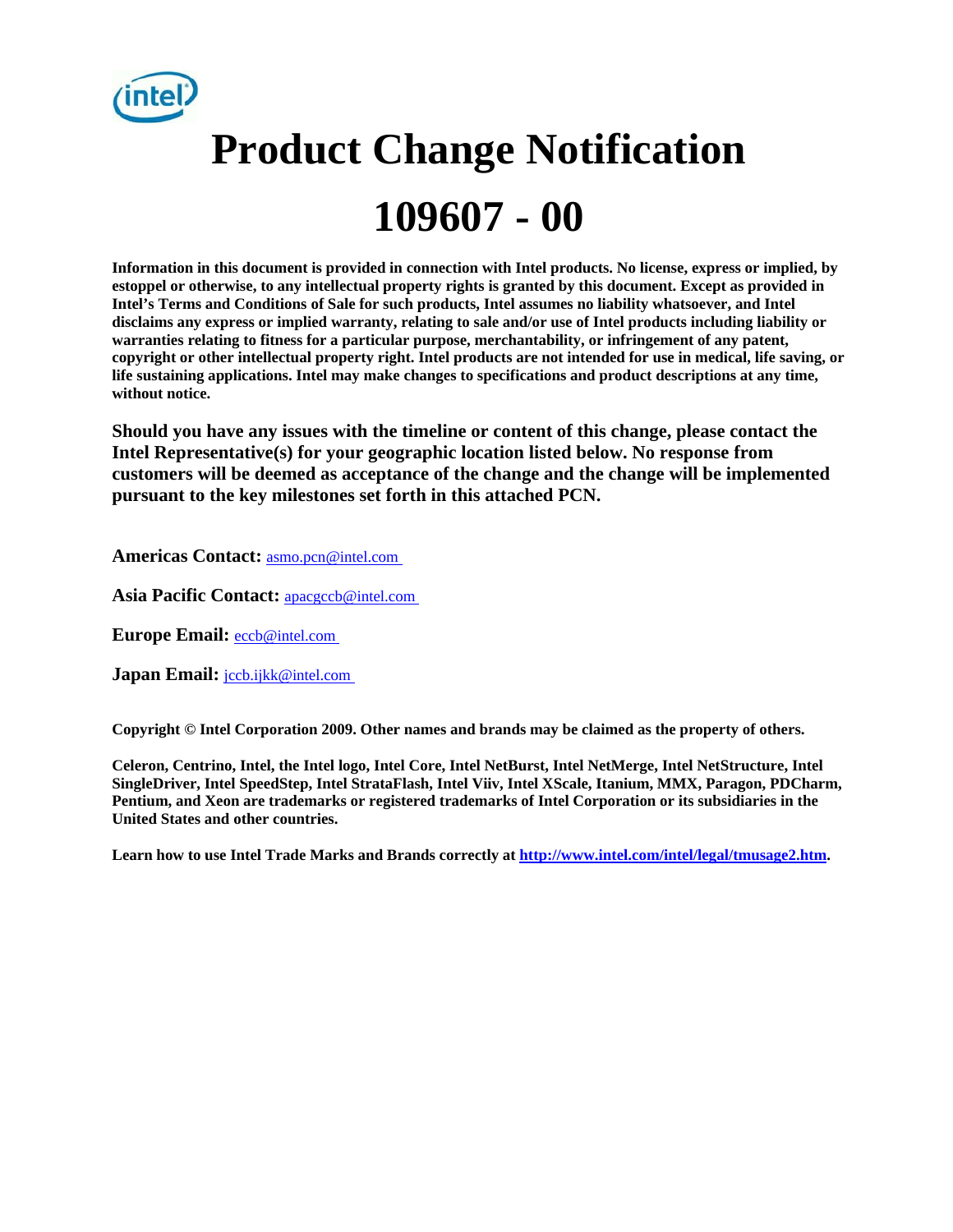

## **Product Change Notification**

| <b>Change Notification #:</b> | $109607 - 00$                                                                                        |  |
|-------------------------------|------------------------------------------------------------------------------------------------------|--|
| <b>Change Title:</b>          | Intel <sup>®</sup> Celeron <sup>®</sup> Processors, T1600, T1700,<br>and 585, PCN 109607-00, Product |  |
|                               | <b>Discontinuance, Tray only</b>                                                                     |  |
| <b>Date of Publication:</b>   | <b>October 07, 2009</b>                                                                              |  |

#### **Key Characteristics of the Change:**

Product Discontinuance

#### **Forecasted Key Milestones:**

| <b>Product Discontinuance Program Support Begins:</b>               | Oct 07, 2009 |
|---------------------------------------------------------------------|--------------|
| <b>Orders are Non-Cancelable and Non-Returnable After:</b>          | Jan 08, 2010 |
| <b>Product Discontinuance Demand To Local Intel Representative:</b> | Jan 08, 2010 |
| <b>Last Corporate Assurance Product Critical Date:</b>              | Mar 30, 2010 |
| <b>Last Product Discontinuance Order Date:</b>                      | Apr 09, 2010 |
| <b>Last Product Discontinuance Shipment Date:</b>                   | Oct 08, 2010 |

#### **Description of Change to the Customer:**

Market demand for the Intel® Celeron® Processors, T1600, T1700, and 585 has shifted to other Intel® processors. The products identified in this notification will be discontinued and unavailable for additional orders after the "Last Product Discontinuance Order Date" (see "Key Milestones" above).

#### **Customer Impact of Change and Recommended Action:**

Please determine your remaining demand for these products and place your "Last Product Discontinuance Orders" in accordance with the "Key Milestones" listed above. The tray products listed on the "Products Affected/Intel Ordering Codes" table below will remain on Intel's Corporate Assurance Process until the "Last Product Discontinuance Order Date." The "Last Corporate Assurance Product Critical Date" is the last date that customers may submit a request for product utilizing Intel's Corporate Assurance Criticals Process. From date of PCN publication, interim booking and turn back deadlines or separate Letter Agreements will apply vs. the standard Corporate Assurance Process. The "Last Product Discontinuance Order Date" is the final day for customers to book the Assurance Intel has granted after the "Last Corporate Assurance Product Critical Date."